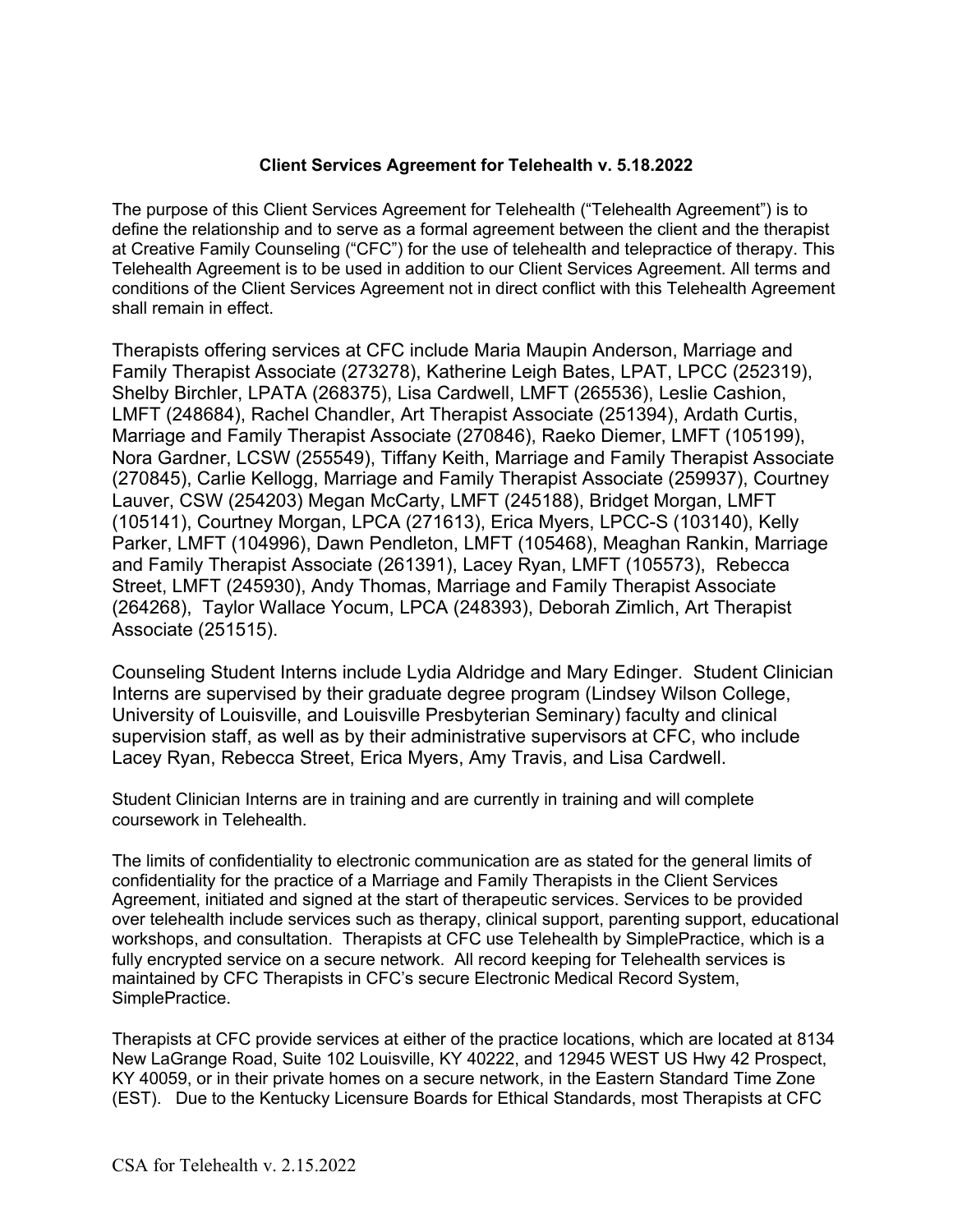are only permitted to provide Telehealth services to people who are located in Kentucky at the time of services provided. Dawn Pendleton, Rebecca Street, Raeko Diemer, and Nora Gardner are also licensed in Indiana and are able to provide clients located in Indiana Telehealth counseling. There may be a slight delay in communication over technology; it may not occur simultaneously in real time. Should you experience a technology failure during your Telehealth service, please contact your Therapist by phone by calling the CFC office at 502-709-0410.

In an attempt to verify the identity of clients with whom CFC Therapists have never met in person and to verify his or her current location and readiness to proceed at the beginning of each telehealth appointment, CFC Therapists will pose the question "Is this a good time to proceed?" or any other previously discussed or agreed upon code word. Should your telehealth appointment be disconnected for any reason, your CFC Therapist will call you on the phone if an attempt to reconnect with you over telehealth is unsuccessful.

CFC cannot guarantee coverage of Telehealth services for those clients using their HSA/FSA/HRA cards to pay for counseling services, nor can CFC guarantee that telehealth services will be reimbursed by insurance out of network reimbursement coverage. Please confirm with your insurance carrier regarding your coverage for telehealth services.

Should you have feedback regarding the site of Telehealth services and/or the quality of information and services, you are encouraged to share this with your Therapist. Should you experience an emergency during your telehealth service, please call 911 or go to the nearest emergency department.

# **General Informed Consent**

I understand and agree:

a) My therapist and I wish to engage in telehealth marriage and family therapy via audio/video conferencing technology or other electronic communication;

b) My therapist has explained to me how video/audio conferencing technology, or other electronic communication that will be used to carry out such telehealth, may not be the same as an in-person, face-to-face health care provider visit or contact due to the fact my therapist and I are not in the same location at the same time while telehealth is being provided;

c) That telehealth has potential benefits including easier access to care and the convenience of my being provided therapy and mental health services from a location of my choosing;

d) There are potential risks to this audio/video conferencing technology, including interruptions, unauthorized access by other persons, and technical difficulties;

e) Either my therapist or I may discontinue the use of telehealth if either of us decide the use of telehealth and/or audio/video connections are not adequate for the situation, or as set forth below;

f) I have had a direct conversation with my therapist, during which I had the opportunity to ask questions in regard to the use of telehealth, and;

g) My questions have been answered and the risks, benefits and any practical alternatives have been discussed with me in a language and in a way in which I understand.

# **Identification**

I understand that prior to providing telehealth services, I am required to produce a valid photo identification to my therapist, and that my therapist shall keep a copy in my medical record.

I understand that if I am the parent, guardian, or other person consenting to a minor's treatment via telehealth, then that parent, guardian, or other person shall be required to produce a valid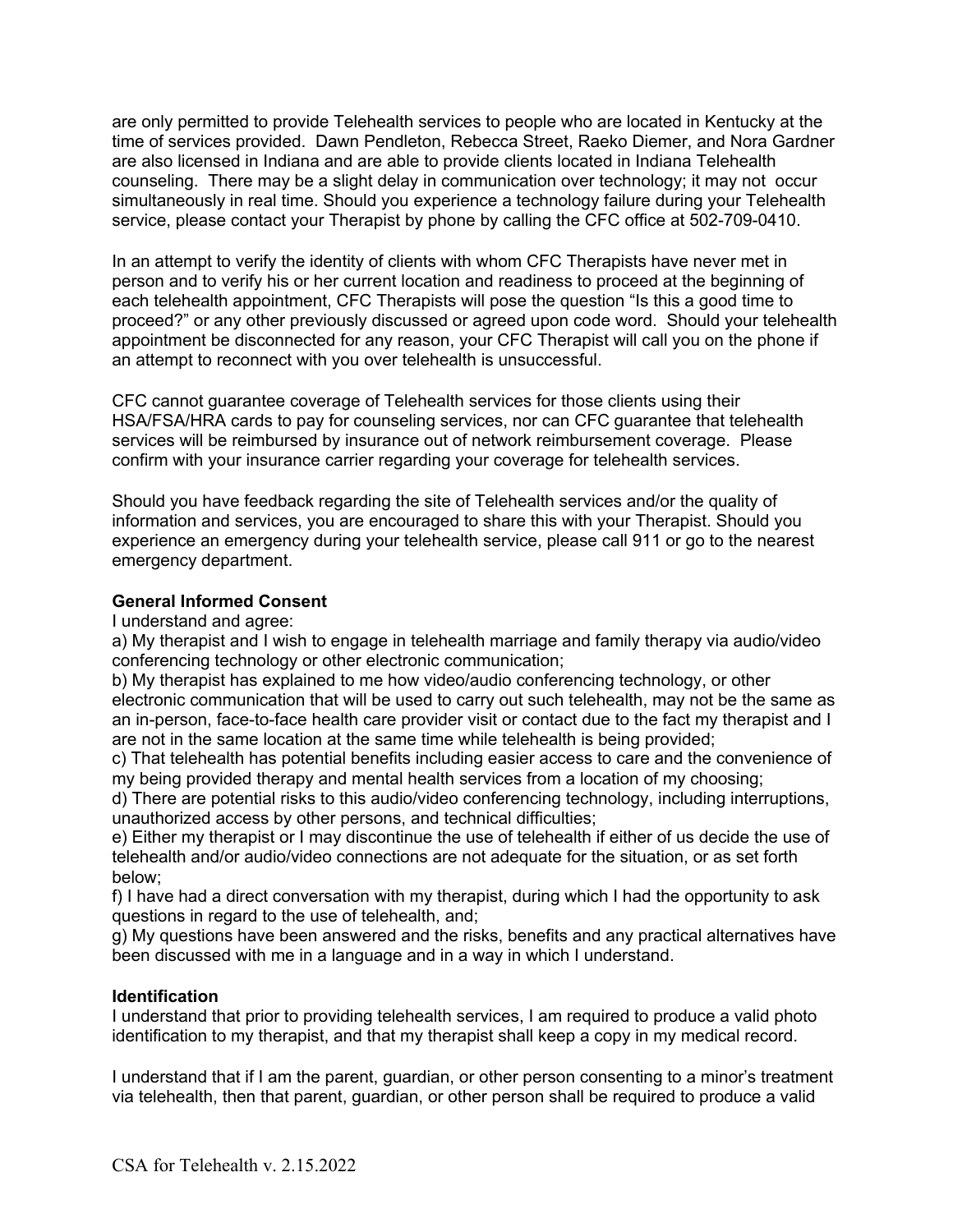photo identification of themself to the therapist in addition to the valid photo identification of the client, as above, and that the therapist shall keep a copy in the client's medical record of each valid photo identification.

# **Informed Consent to Counseling Specifically via Telehealth**

I understand that prior to providing telehealth services, my therapist shall conduct an initial assessment of me to determine if telehealth is an appropriate delivery of treatment considering my professional, intellectual, and emotional needs.

I understand that throughout the duration of providing telehealth services, my therapist shall engage in a continual assessment of the appropriateness of providing these telehealth services to me.

I understand that telehealth may not be appropriate if, in the sole professional judgment of my therapist, I:

a) Have recurrently experienced, or am likely to experience, crises or emergencies;

b) Am a suicide risk, or likely to become a suicide risk;

c) Am violent, or likely to become violent; or

d) Otherwise poses a risk to myself or to others.

I have been provided all necessary information regarding my therapist's:

a) Training and credentials;

b) License number;

c) Physical location and contact information;

d) Social media policy;

e) Encryption policy; and

f) Collection, documentation, tracking, and storage of client information,

I have been provided all necessary information regarding:

a) Client confidentiality and the limits to confidentiality in electronic communication;

b) Information on reporting complaints to the Kentucky Board of Licensure of Marriage and

Family Therapists and other appropriate licensing bodies;

c) The specific services to be provided;

d) The risks and benefits of engaging in telehealth in the clinical setting;

e) The possibility of technology failure and alternate methods of service delivery;

f) Time zone differences, if any;

g) Cultural or language differences that may affect the delivery of services;

h) The possible denial of insurance benefits;

i) The pertinent legal rights and limitations governing practice across state lines or international boundaries, if applicable; and

j) Whether delivery of service will be asynchronous or synchronous, that is, whether communication does not occur at the same time or occurs simultaneously in real time.

# **Emergency Procedures**

Prior to providing telehealth services, I have provided to my therapist and I have established:

a) Acceptable ways to contact my therapist in an emergency;

b) Emergency procedures to include emergency services at my physical location;

c) Coordination of care with other professionals; and

d) Conditions under which telehealth services may be terminated and a referral made to inperson care.